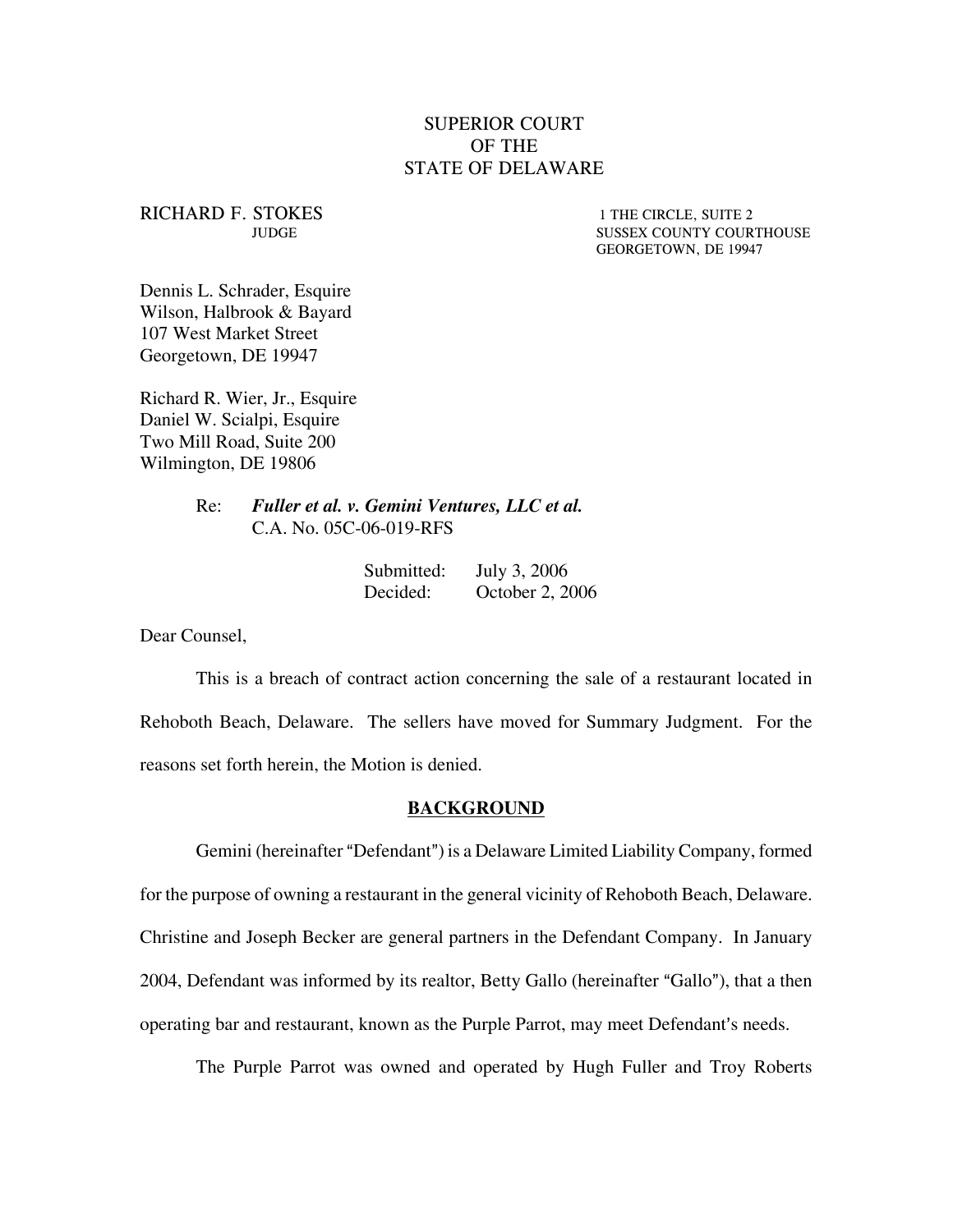(collectively referred to as "Plaintiffs"). The establishment contained certain inventory items used in the operation of a restaurant and bar and also had an existing lease with the owners of the property, William and Margaret Martin (collectively referred to as "Martins").  $\qquad \qquad \textcircled{\scriptsize{1}}$ February 24, 2004, Defendant entered into a Bill of Sale (hereinafter "Contract") with Plaintiffs. The Contract contained the specifics of the sale, including the consideration to be paid and the closing date. The Contract also contained an addendum with three contingencies. One of the contingencies at issue in this matter required a "satisfactory" review of the lease and terms and the ability of the Buyer to assume the lease if acceptable." The failure of any of the contingencies found in the Contract rendered the Contract null and void.

Defendant paid a ten thousand dollar (\$10,000) deposit that was required by the Contract. The money was held in escrow by Gallo pending settlement. Plaintiffs' lease with Martins was through January of 2005, and Defendant was able to assume the balance of said lease. Thereafter, Defendant and Martins signed a commercial lease dated August 18, 2005 for a five year term and tendered a five thousand dollar (\$5,000) deposit. On September 26, 2005, the value of the inventory was purportedly reduced from one hundred and fifty thousand dollars (\$150,000) to seventy five thousand dollars (\$75,000) although the circumstances surrounding the change are not clear.

The commercial lease had a clause which permitted Martins to demolish and rebuild the restaurant upon the acquisition of adjoining properties. If such demolition were to take place, rent was to be abated while the new structure was being constructed. To provide breathing room for the business, Defendant obtained Martins' promise that the demolition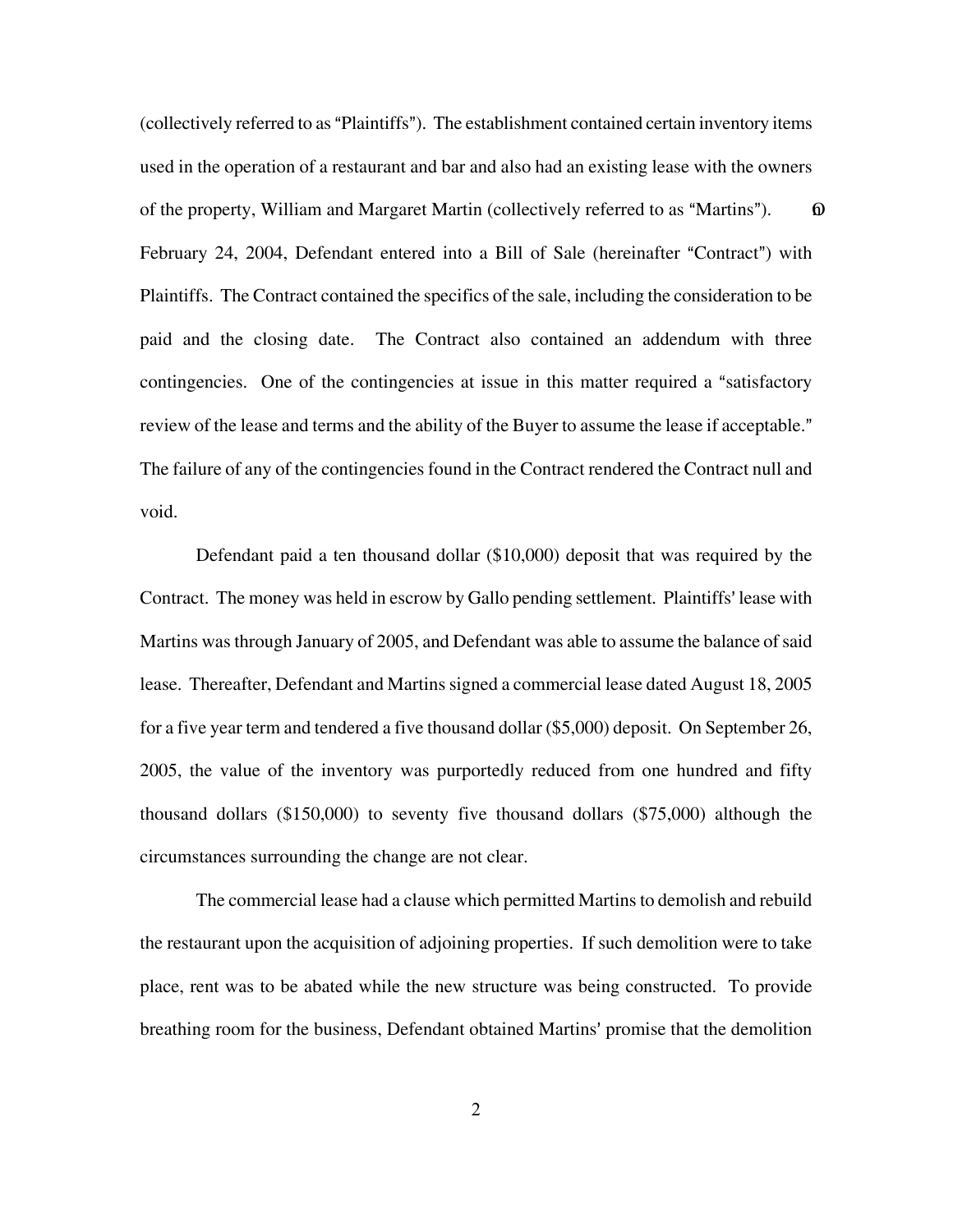would not start until the fall of 2005. The Plaintiffs were permitted to remain in the property until November 1, 2004, at which time they were to move to a new location. Final settlement on the Contract was to occur on November 1, 2004.

In early October, Martins advised Defendant that the property would be demolished on March 1, 2005, well before the fall date originally anticipated. Therefore, the initial period of business would last only four months, followed by closure for at least eight months. Defendant felt that to open and operate for such a brief time would be a bad business decision. Although the commercial lease provision provided for a fall date for the demolition, Defendant decided not to sue to enforce the lease as written and then sought to terminate it instead.

After learning about the March date, the parties signed a mutual release (hereinafter "Release"). In pertinent part the Release stated:

[whereas], in consideration of mutual promises and agreement, we ... do hereby mutually release each and the other $(s)$  ... from all sums of money, actions, claims and demands for interest of any nature whatsoever arising from a Contract of Sale dated February 24, 2004, for the purchase of business knows as 'The Purple Parrot,' and do declare the aforesaid Contract of Sale to be null and void and of no effect.

(Defs.' Reply Br. Ex. F). Under the terms of the Release, the ten thousand dollar ( $$10,000$ ) deposit for the sale of the business was returned by Gallo to Defendant, and the Contract was cancelled. Plaintiffs signed the Release on October 4, 2004, and Defendant signed it on October 6, 2004.

### **STANDARD OF REVIEW**

Summary judgment cannot be granted where material issues of fact exist; only a jury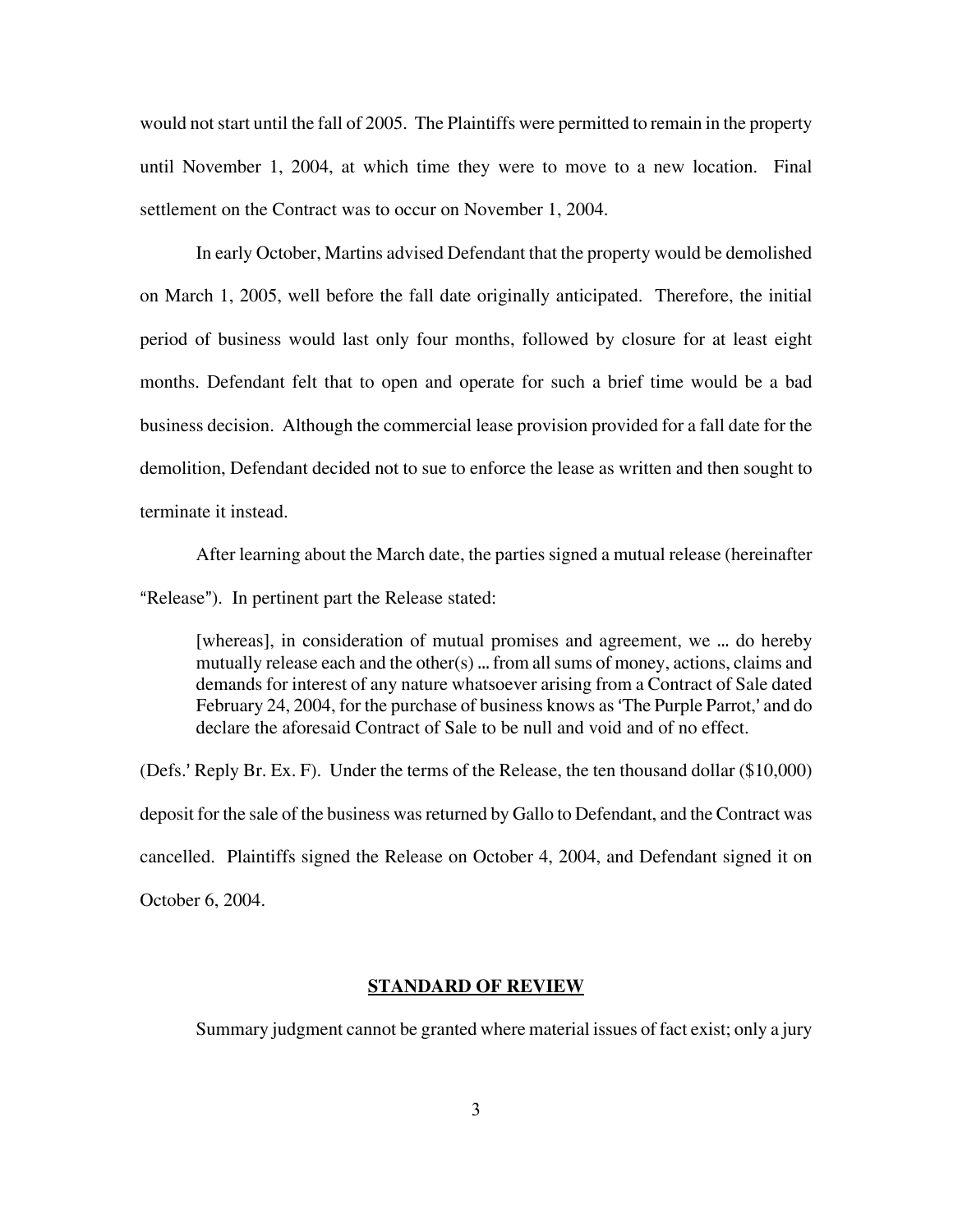can resolve such issues. *Moore v. Sizemore*, 405 A.2d 679, 680 (Del. 1979). The moving party must establish the lack of material factual issues. *Id.* Should the moving party establish the absence of material factual issues, the nonmoving party must prove the presence of such issues in order to prevent summary judgment. *Id*. at 681. In the motion for summary judgment context, the evidence is viewed in a light most favorable to the nonmoving party. *Id.* at 680. Where the moving party has produced sufficient evidence under Superior Court Civil Rule 56, the nonmoving party may not rely solely upon her pleadings. *Id*. Evidence must be produced showing a material issue of fact. *Steffen v. Colt Industries*, 1987 WL 8689, at \*3 (Del. Super. February 4, 1987) (citing *Celotex Corp. v. Catrett*, 477 U.S. 317, 322-323 (1986)). Summary judgment is not appropriate if the Court determines that it does not have sufficient facts to enable it to apply the law. *Reese v. Wheeler*, 2003 WL 22787629, at \*2 (Del. Super. November 4, 2003) (citing *Ebersole v. Lowengrub*, 180 A.2d 467, 470 (Del. 1962)).

#### **DISCUSSION**

The simple definition of a contract is an agreement upon sufficient consideration to do or not do a particular thing. *Rash v. Equitable Trust Co.*, 159 A. 839 (Del. 1931). For the formation of a binding contract there must be an offer made by one person and an acceptance of that offer by the person to whom it was made. *Salisbury v. Credit Service. Inc,* 199 A. 674 (Del. 1937). Consideration was present under the Contract entered between Plaintiffs and Defendant on February 24, 2004. The overt manifestations of assent control, not the subjective intent, and Defendant has presented no evidence to indicate that Plaintiffs' actions signify anything other than acceptance of the terms presented in the Contract. *See Norse*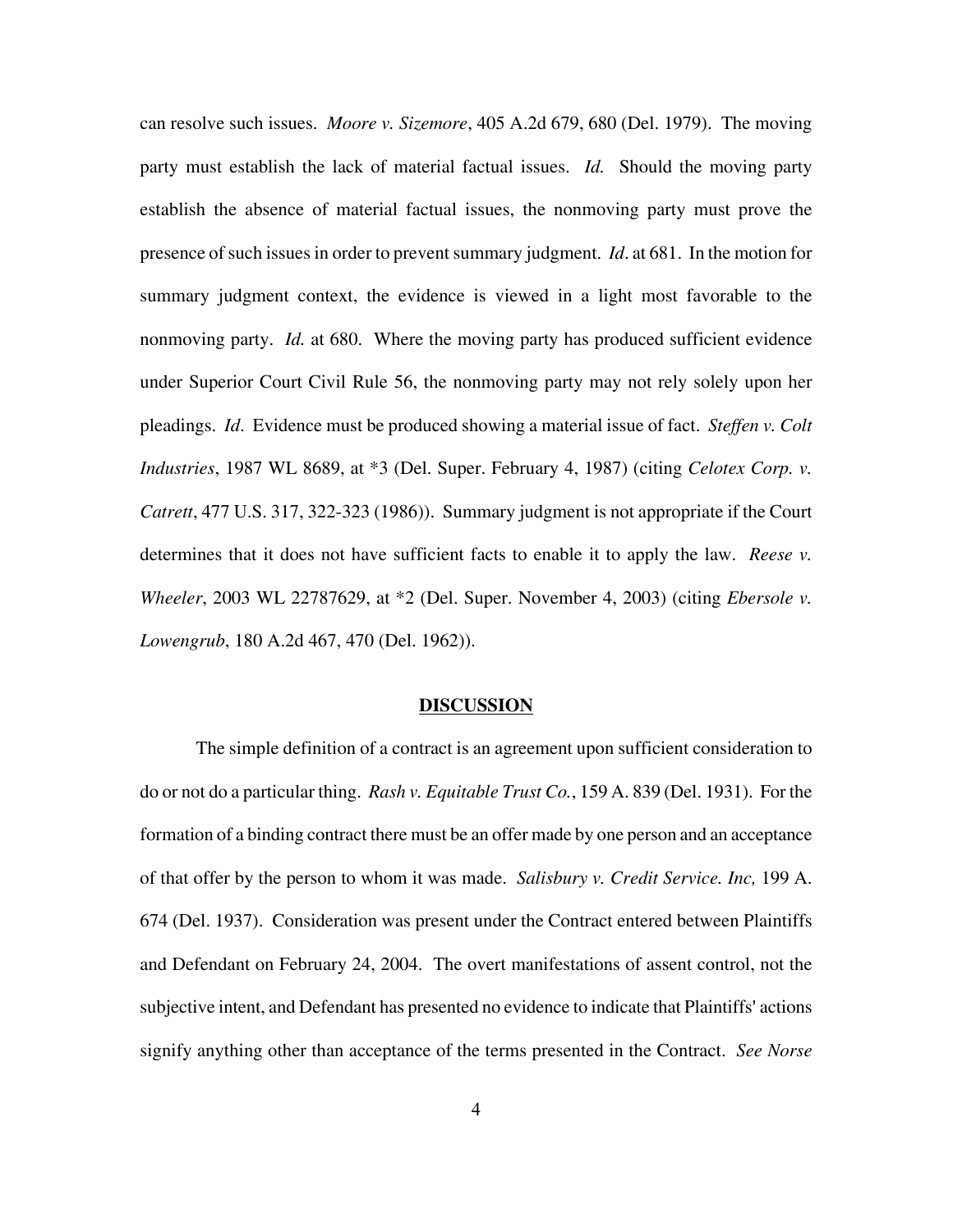*Petroleum A/S v. LVO International Inc.*, 389 A.2d 771 (Del. 1978); *see also Diamond Electric, Inc. v. Delaware Solid Waste Authority*, 1999 WL 160161, at \*3 (Del. Ch. March 15, 1999) ("A contract is formed if a reasonable person would conclude, based on the objective manifestations of assent and surrounding circumstances, that the parties intended to be bound to their agreement on all essential terms.").<sup>[1](#page-4-0)</sup>

Defendant argues that the first of the three contingencies in the Contract was not met. The contingency pertained to the Defendant's review of Plaintiffs' existing lease and ability to assume the lease should it be found satisfactory. The date stated in the Contract for completion of this contingency was April 15, 2004, however, the mere designation of such a date does not make that date the essence of the contract. *See* 17A Am. Jur. 2d *Contracts* ' 474. Even looking at the facts in a light most favorable to Defendant, Defendant still assumed Plaintiffs' lease and further signed a commercial lease with Martins. There is no disputed question of fact, and theDefendant does not have a tenable argument in this regard. On the other hand, Defendant argues that Plaintiffs cannot enforce the Contract because certain inventory items were not owned by the Plaintiffs'. Such an argument is factually driven. Viewing the record in a light most favorable to Defendant, there may be an overlap of inventory belonging to Oscar's Restaurant (formerly operated by Martins in 1990 before Plaintiffs' began operating as the Purple Parrot) and items on the list being sold under Contract. For example, there is some question about the proper ownership of shelving,

<span id="page-4-0"></span> $\frac{1}{1}$ <sup>1</sup> Normally, a bill of sale functions to transfer interests at the closing of a transaction much like the recording of a deed upon a real estate settlement. Frequently, a contract of purchase and sale is first executed, followed by a period of time to satisfy financing, representations and contingencies. The parties are free to contract, and, in this case, only a bill of sale is needed to create such a contract.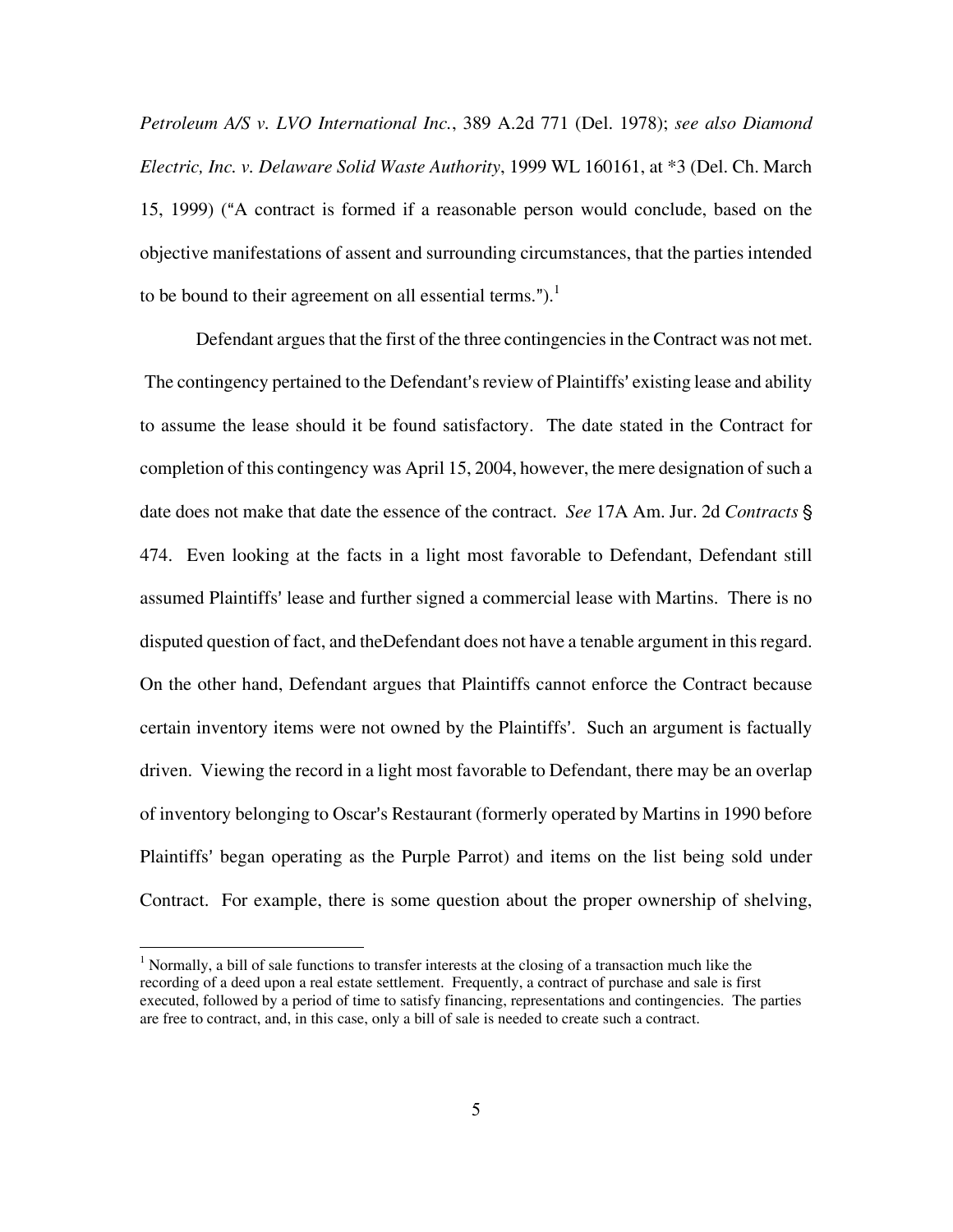<span id="page-5-0"></span>tables and stools.

In addition, Defendant alleges a material question of fact concerning a purported modification of the Contract price from One Hundred Fifty Thousand Dollars (\$150,000) to Seventy Five Thousand Dollars (\$75,000). Delaware law recognizes that even where there is a mixed sales and services contract, Delaware Article 2 will apply if the cause of action centers exclusively on the goods part of the contract. *See Glover School and Office Equip. Co. v. Dave Hall, Inc.*, 372 A.2d 221 (Del. 1977). The essence of this action is found in the sale of inventory and, consequently, Article 2 of the Delaware Uniform Commercial Code will apply. Under 6 Del. C.  $\S$  2-209 no additional consideration is necessary for contract modification. There was an attempted modification of the Contract on September 26, 2004, when the stated price on the second page was stricken for a lower figure.<sup>2</sup> A material question of fact exists as to whether that attempt amounts to a valid modification of the Contract. The circumstances are ambiguous as the price remained unchanged on the first page of the Contract. Given the state of the record, Plaintiffs cannot obtain summary judgment finding that the original price was not reduced.

Furthermore, summary judgment cannot be granted if a valid release exists. For a release to be valid it cannot be the product of fraud or misrepresentation. The Complaint alleges that there were "false representations" made at the time the ten thousand dollar  $(10,000)$  deposit was returned. (Compl. **1** 8). If such representations were made, the Release would not be enforceable. In this regard the focus would have to be on the time

 $\frac{1}{2}$ <sup>2</sup> There is ambiguity on the first page of the Contract as to whether the total value mutually agreed upon for the sale was originally two hundred fifty thousand dollars (\$250,000) or one hundred fifty thousand dollars (\$150,000). The law favors handwritten terms as oppose to typed terms found in contracts, 11 *Williston on Contracts* § 32:13 (4th ed. 2006); however, the Contract in dispute here contains varying handwritten terms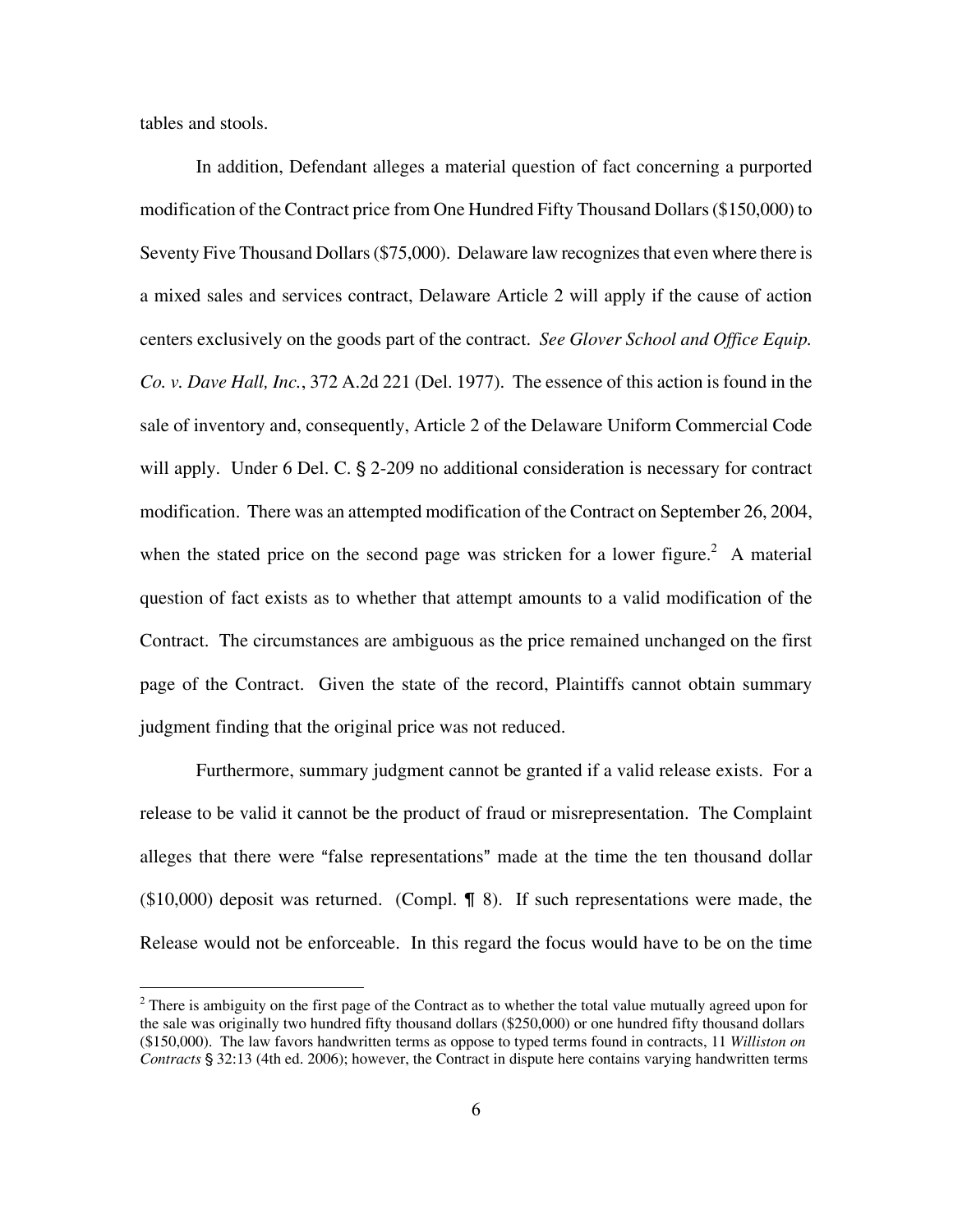frame when the Release was signed i.e., October 4-6, 2004. This is a jury question.

Plaintiffs also referenced certain deposition extracts purporting to show no consideration was given. However, they were not submitted to this Court. Generally, whether or not there was consideration for a release is a question of law. *See Sabatoro Constr. Co. v. Formosa Plastics Corp. USA*, 1996 WL 453460, at \*3 (Del. Super. June 10, 1996), *aff'd*, 1997 WL 45090 (Del. January 30, 1997). The Release recites mutual promises and agreement which support consideration for a valid release. *See* 17A Am. Jur. 2d Contracts §§ 121-22 (2006).

which preclude summary judgment.

 $\overline{\phantom{a}}$